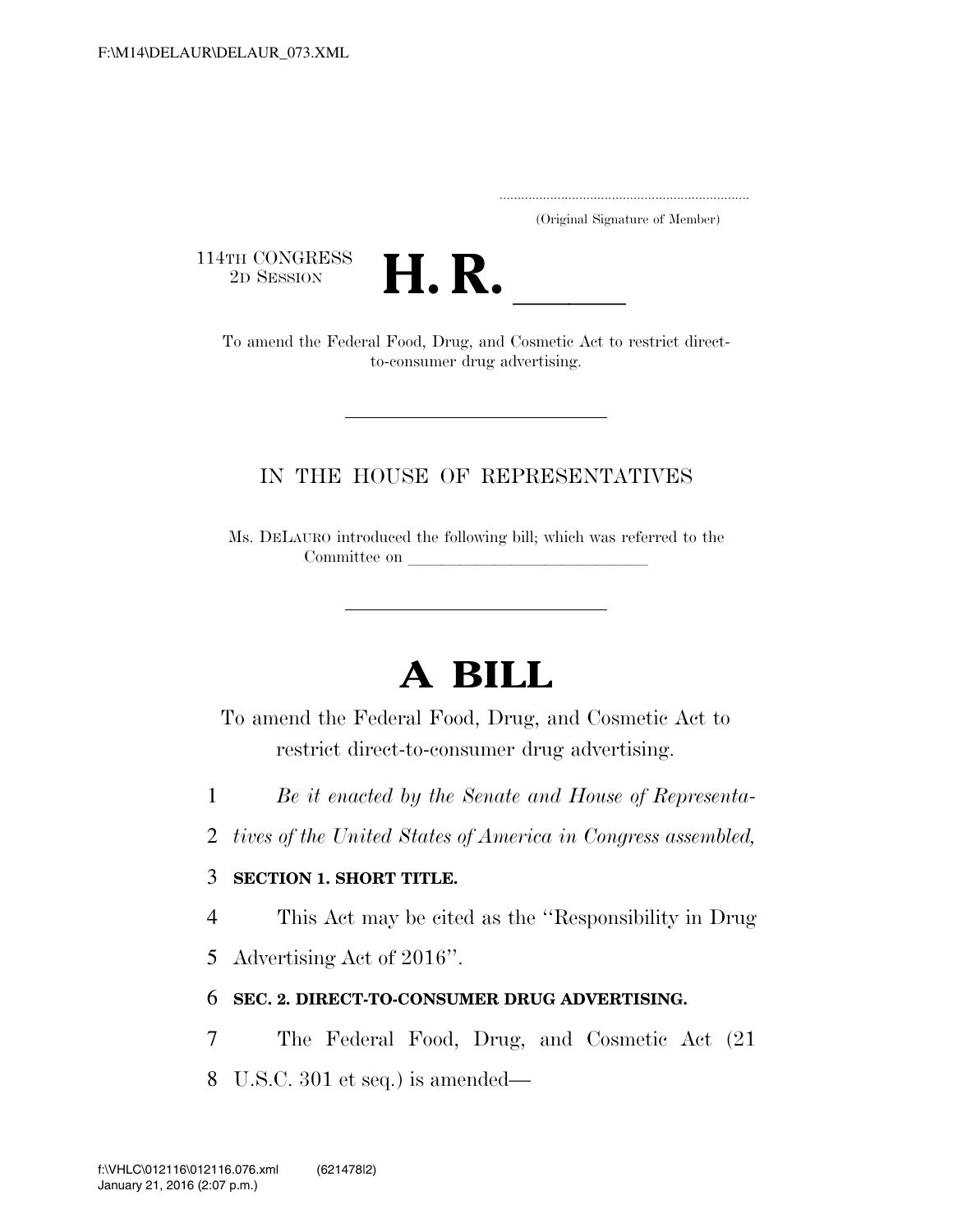| $\mathbf{1}$   | $(1)$ in section 301 (21 U.S.C. 331), by adding      |
|----------------|------------------------------------------------------|
| $\overline{2}$ | at the end the following:                            |
| 3              | "(eee) The conduct of direct-to-consumer advertising |
| $\overline{4}$ | of a drug in violation of section 506G."; and        |
| 5              | $(2)$ in chapter V, by inserting after section       |
| 6              | $506F$ (21 U.S.C. 356f) the following:               |
| 7              | "SEC. 506G. DIRECT-TO-CONSUMER DRUG ADVERTISING.     |
| 8              | "(a) PROHIBITIONS.—                                  |
| 9              | $``(1)$ FIRST THREE YEARS.—                          |
| 10             | "(A) IN GENERAL.—Subject to subpara-                 |
| 11             | graph (B), no person shall conduct direct-to-        |
| 12             | consumer advertising of a drug for which an          |
| 13             | application is submitted under section $505(b)$      |
| 14             | before the end of the 3-year period beginning        |
| 15             | on the date of the approval of such application.     |
| 16             | "(B) WAIVER.—The Secretary may waive                 |
| 17             | the application of subparagraph (A) to a drug        |
| 18             | during the third year of the 3-year period de-       |
| 19             | scribed in such subparagraph if—                     |
| 20             | "(i) the sponsor of the drug submits"                |
| 21             | an application to the Secretary pursuant to          |
| 22             | subparagraph $(C)$ ; and                             |
| 23             | "(ii) the Secretary, after considering               |
| 24             | the application and any accompanying ma-             |
| 25             | terials, determines that direct-to-consumer          |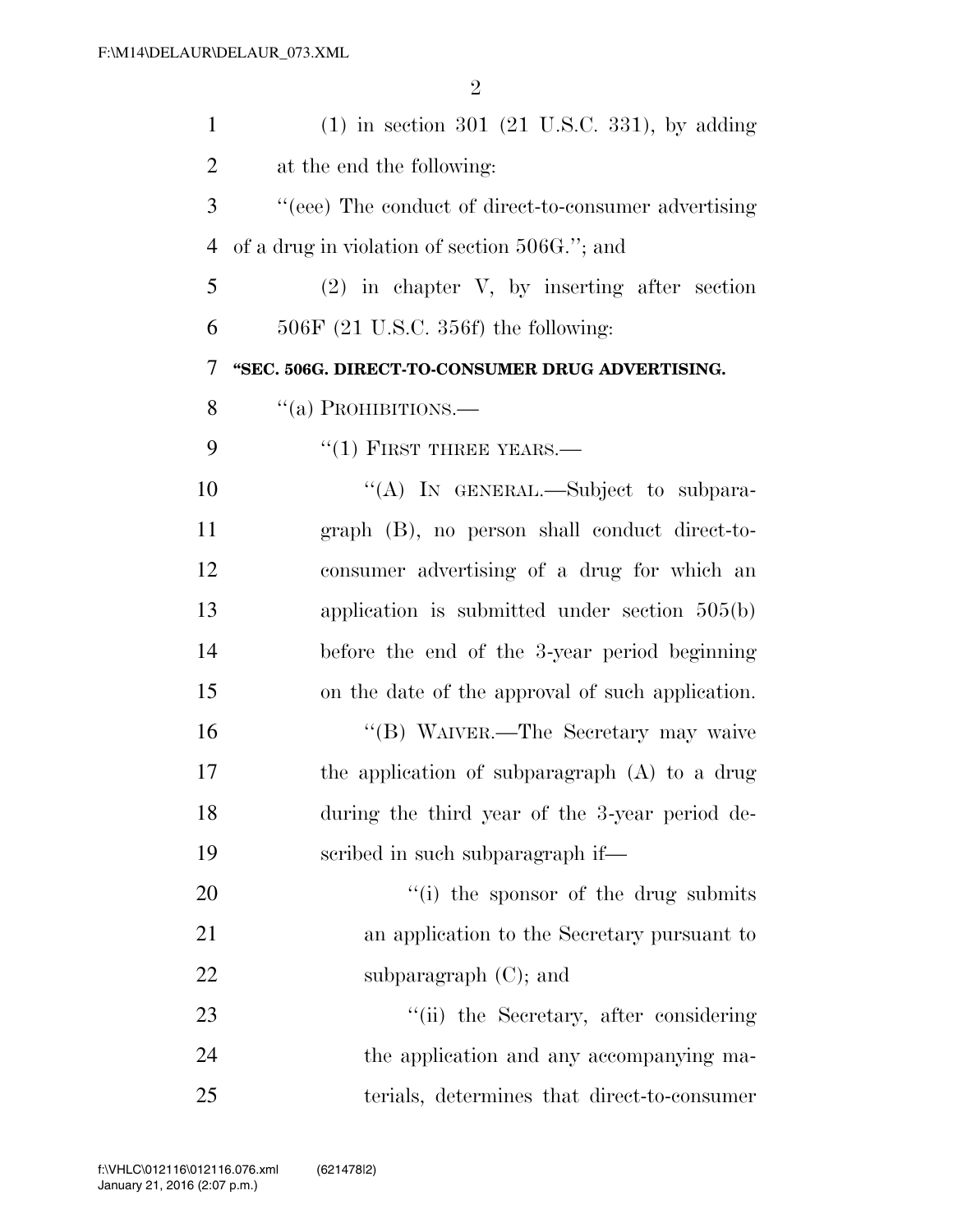| advertising of the drug would have an af- |
|-------------------------------------------|
| firmative value to public health.         |

3 "<sup>"</sup>(C) APPLICATION FOR WAIVER.—To seek a waiver under subparagraph (B), the sponsor of a drug shall submit an application to the Secretary at such time, in such manner, and containing such information as the Secretary may require.

9 "(2) SUBSEQUENT YEARS.—The Secretary may prohibit direct-to-consumer advertising of a drug during the period beginning at the end of the 3-year 12 period described in paragraph  $(1)(A)$  if the Sec- retary determines that the drug has significant ad- verse health effects based on post-approval studies, risk-benefit analyses, adverse event reports, the sci- entific literature, any clinical or observational stud-ies, or any other appropriate resource.

 ''(b) REGULATIONS.—Not later than 1 year after the date of the enactment of this section, the Secretary shall revise the regulations promulgated under this Act gov- erning drug advertisements to the extent necessary to im-plement this section.

23 " (c) RULE OF CONSTRUCTION.—This section shall not be construed to diminish the authority of the Secretary